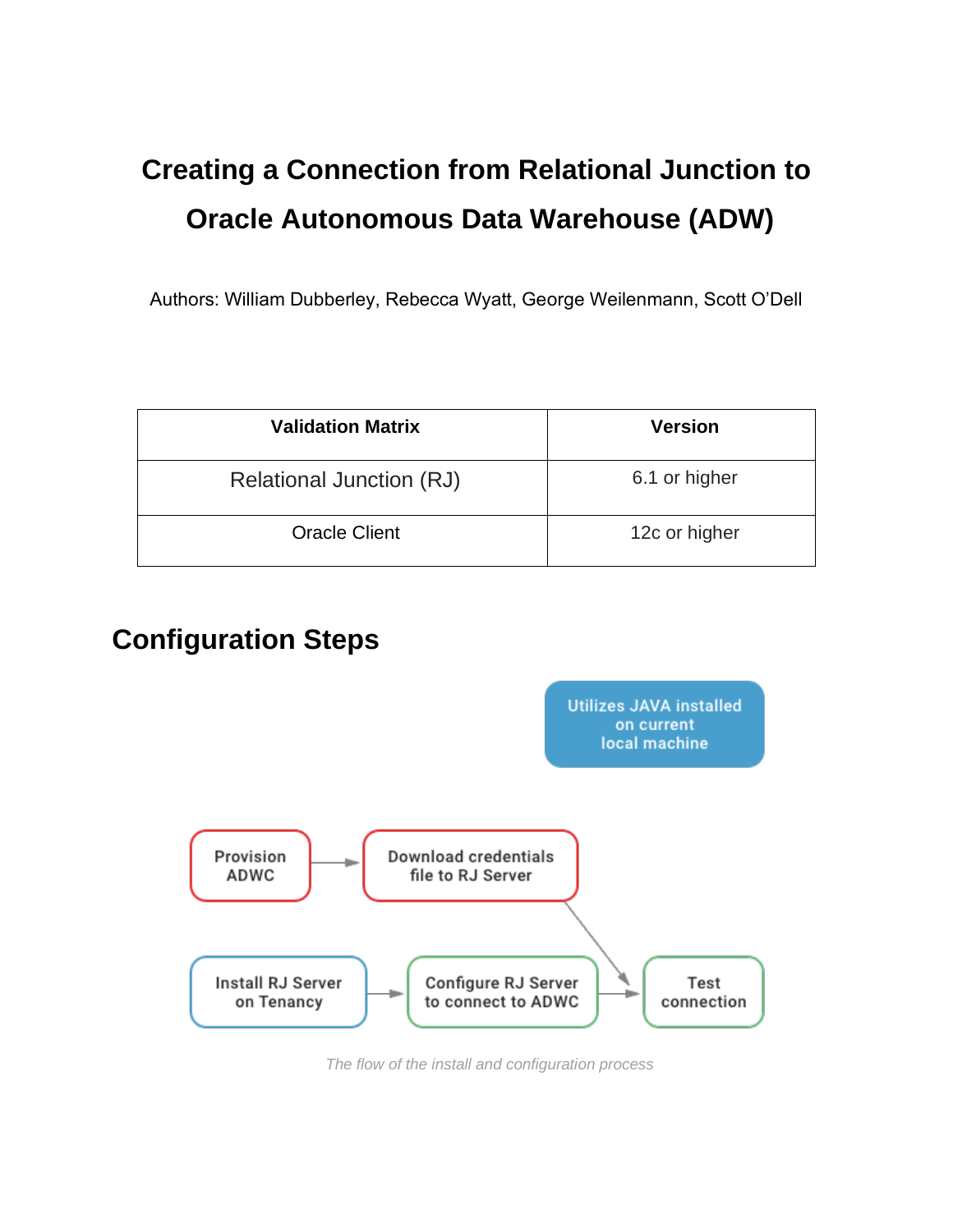#### **Step 1: Provisioning the ADWC Instance and Installing and Configuring the Oracle Client**

 Provision Autonomous Data Warehouse Cloud (ADWC) and download the corresponding credentials.zip file to the system that will have the Relational Junction server installation. To retrieve the Oracle documentation on provisioning ADWC, click [here.](https://docs.oracle.com/en/cloud/paas/autonomous-data-warehouse-cloud/tutorial-getting-started-autonomous-db-adw/index.html) Also, check out the information on [Downloading Client Credentials \(Wallets\).](https://docs.oracle.com/en/cloud/paas/autonomous-data-warehouse-cloud/user/connect-download-wallet.html#GUID-B06202D2-0597-41AA-9481-3B174F75D4B1)

### **Step 2. Install Relational Junction**

 For pre-existing Relational Junction installations, jump to Step 3, which details the steps needed to configure ADWC as a target.

If this is a new installation, use the following steps:

- 1) Purchase Relational Junction:
	- a) from the Sesame Software website [https://sesamesoftware.com/request](https://sesamesoftware.com/request-a-demo/)[a-demo/](https://sesamesoftware.com/request-a-demo/)
	- b) or on the Oracle Cloud Marketplace [https://cloudmarketplace.oracle.com/marketplace/en\\_US/listing/53395658](https://cloudmarketplace.oracle.com/marketplace/en_US/listing/53395658)
	- c) or on the Oracle Cloud Marketplace BYOL Listing [https://cloudmarketplace.oracle.com/marketplace/en\\_US/listing/65298773](https://cloudmarketplace.oracle.com/marketplace/en_US/listing/65298773)
- 2) Register the product with our company.
- 3) Contact our Support department at [support@sesamesoftware.com](mailto:support@sesamesoftware.com) for installation and setup assistance that you may require.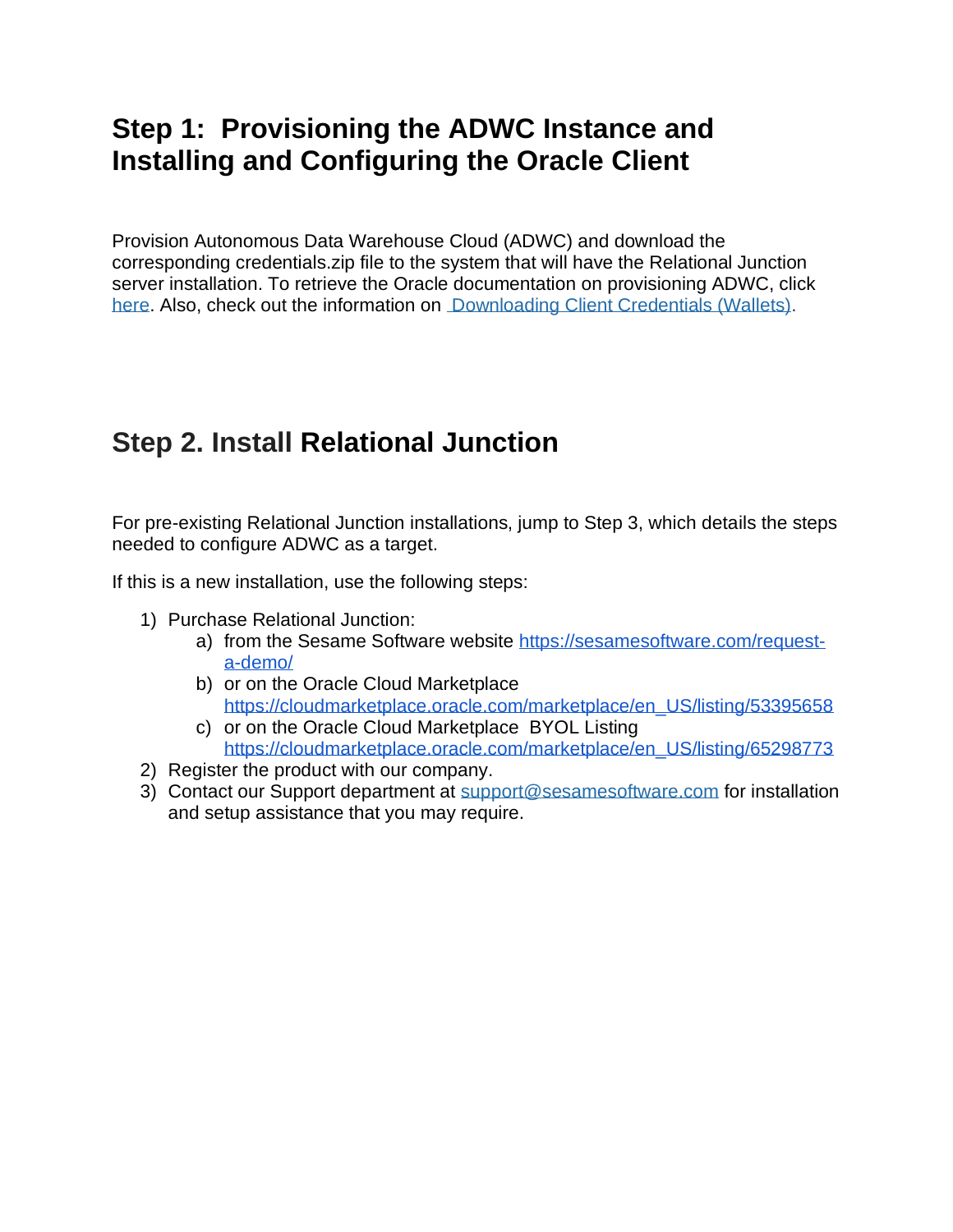#### **Step 3: Configuring Relational Junction's Datasource to Connect with ADWC**



*UI indicating the action to create a new Datasource* 

 1) After installation, configure the product to connect to the ADW data source and your selected target. Start by clicking on the Datasources tab. Then click on New Datasource to bring up the Add New Datasource popup screen.

| <b>ADD NEW DATASOURCE</b> |                              |
|---------------------------|------------------------------|
| Datasource Label:         |                              |
| adw                       |                              |
| Junction:                 |                              |
| JDBC Driver Junction :    |                              |
|                           |                              |
|                           | <b>CANCEL</b><br><b>SAVE</b> |

*Add New Datasource popup screen*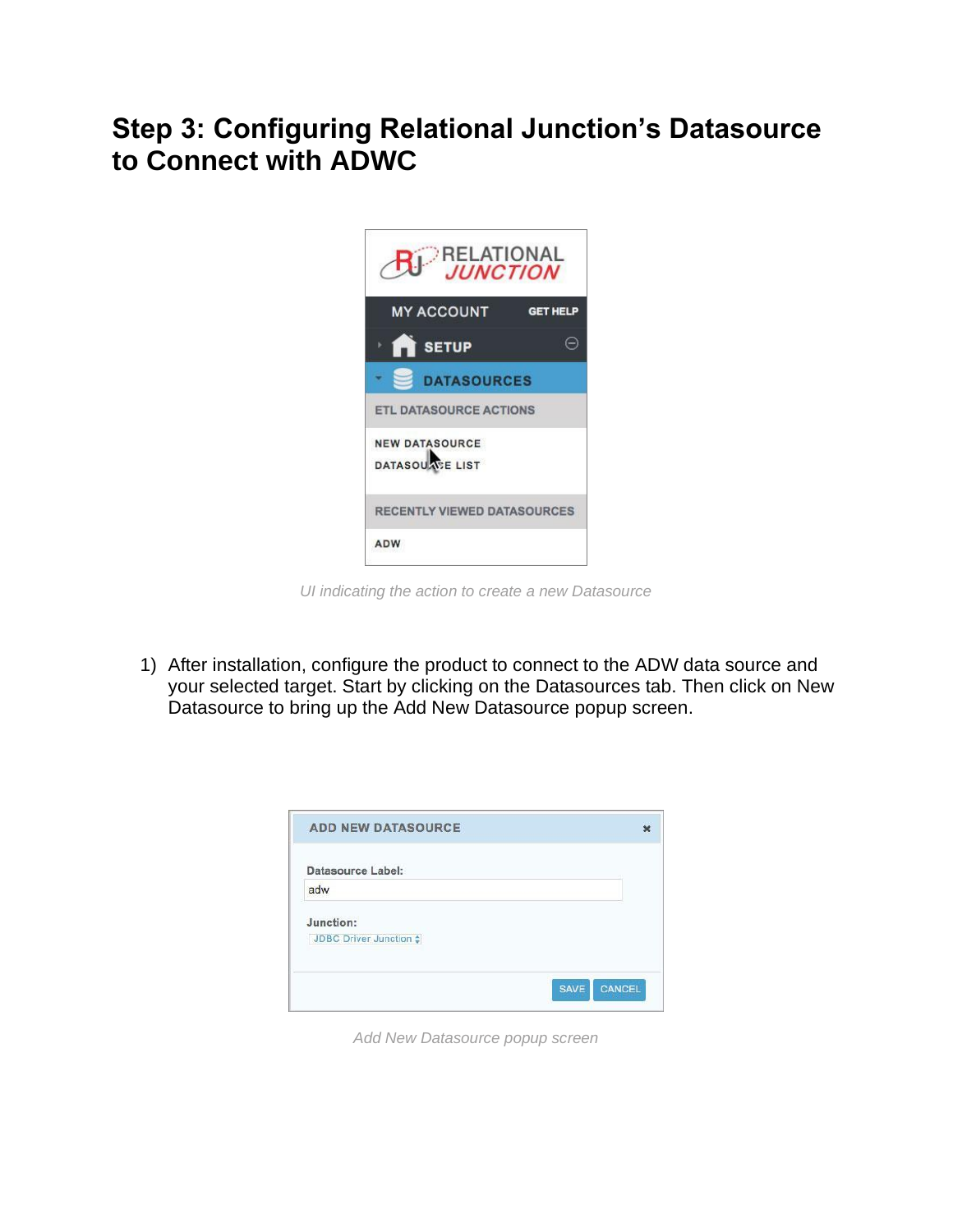- 2) Give the datasource a meaningful label to help you identify it.
- 3) Choose the JDBC Driver Junction option from the dropdown menu.
- 4) Save the new datasource.

| $^{\circ}$<br>Jobs | Datasource: adw                                              | $^{\circ}$ |
|--------------------|--------------------------------------------------------------|------------|
|                    | Label* <sup>O</sup> adw<br>Template * <sup>0</sup> OracleADW | ÷          |
|                    |                                                              | $\pm$ SAVE |

*Datasource tab presenting template selection screen* 

- 5) When the configuration page opens, choose the OracleADW option from the dropdown menu.
- 6) Then click on the Save button.

| <b>DBMS O ORACLE</b>          |  |  |
|-------------------------------|--|--|
| * Logon Information           |  |  |
| Username * 0                  |  |  |
| Password * 0                  |  |  |
| Schema* <sup>O</sup>          |  |  |
| DB Service Name* <sup>0</sup> |  |  |

*OracleADW Datasource login information section* 

- 7) After choosing the OracleADW template, enter the required credentials for ADW instance:
	- a) Enter the ADW Username that will be used.
	- b) Enter the ADW Password that will be used.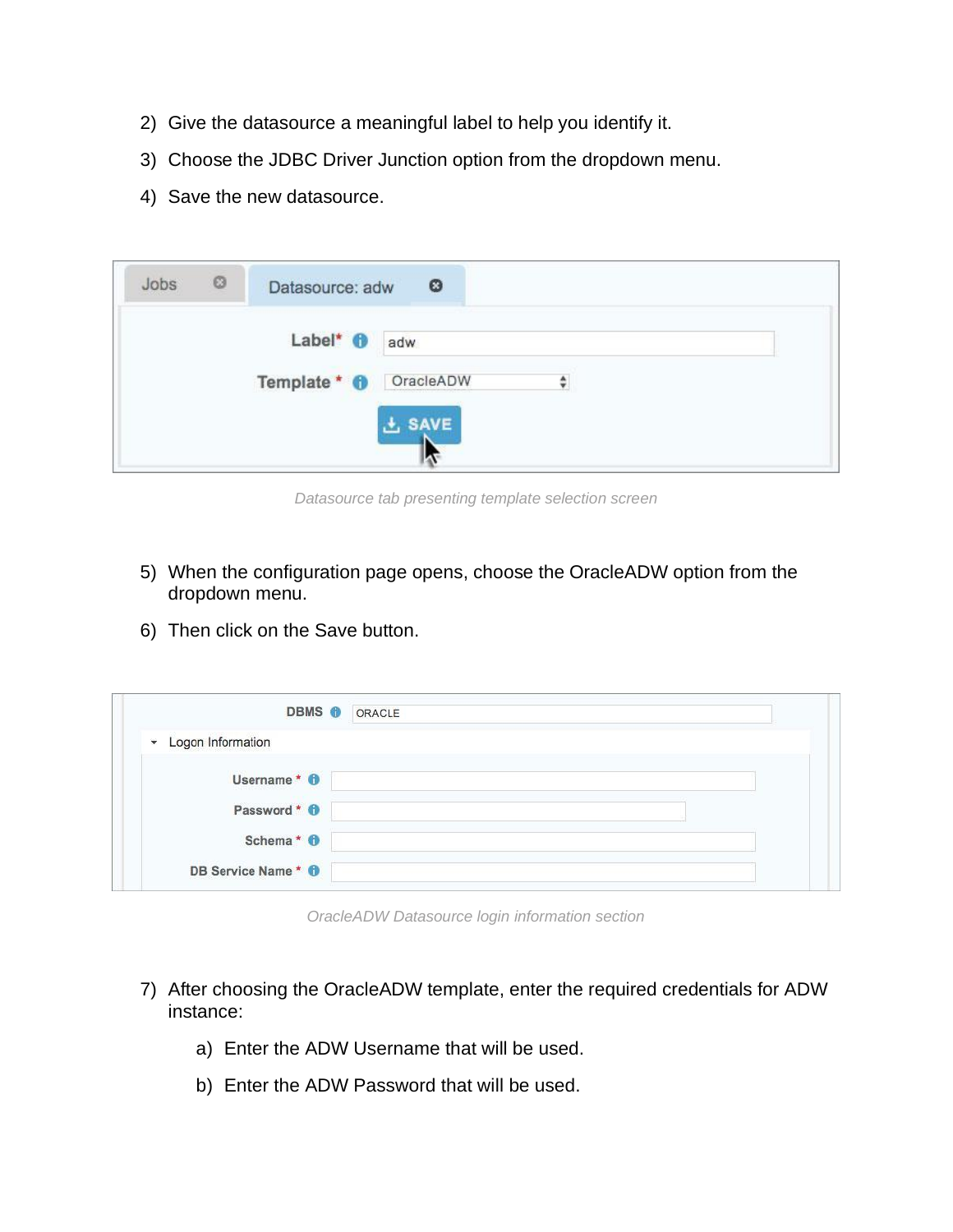- c) Enter the name of the schema that is going to be used for this datasource.
- d) Enter the DB Service Name being used.

| DBMS O                          | ORACLE |
|---------------------------------|--------|
| Logon Information               |        |
| Object Storage<br>$\mathcal{P}$ |        |
| User OCID <sup>O</sup>          |        |
| Private Key <b>f</b>            |        |
| <b>Wallet Location</b>          |        |
| <b>Wallet Password</b>          |        |
| Tenancy                         |        |
| Region                          |        |
| Pass Phrase                     |        |
| Fingerprint                     |        |
| Compartment                     |        |
| <b>Auth Token</b>               |        |
| <b>OCI Username</b>             |        |

*Datasource Temporary Storage configuration* 

- 8) Choose one of the following Temporary Storage Locations (a or b):
	- a) Local filesystem storage
		- i) If you are using local filesystem storage, go directly to step 9.
	- b) Object Storage
		- i) Add credentials:
			- (1) Enter the User OCID (Oracle Cloud Id), e.g., ocid1.user.oc1..aaaaaaaas\_\_\_\_\_\_o3r
			- (2) Paste in the Private Key that was generated on your system to allow you to get the authtoken.
			- (3) Tenancy Paste or enter your OCID, e.g., ocid1.tenancy.oc1..aaaaaaaab\_\_\_\_\_\_dsq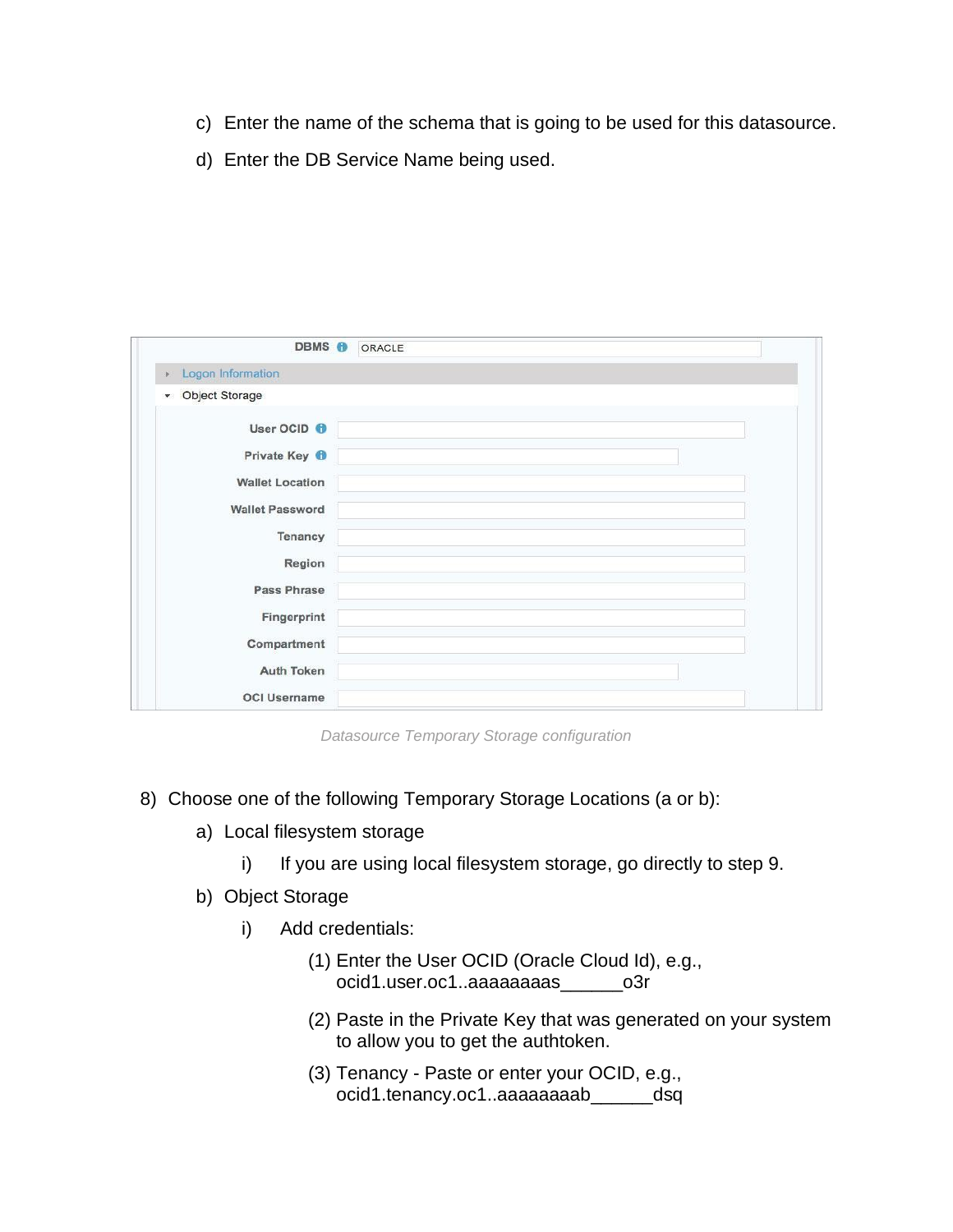- (4) Region This is the physical location where the instance resides, e.g., "Phoenix" or "Ashburn"
- (5) Passphrase If securing the Private Key with a Passphrase, enter it here
- (6) Fingerprint Verifies the Private Key that you entered, e.g., 20:3b:97:13:55:1c:5b:0d:d3:37:d8:50:4e:c5:3a:34
- (7) Compartment Paste or enter your OCID, e.g., ocid1.compartment.oc1..aaaaaaaas\_\_\_\_\_\_o3r
- (8) Authtoken Encoded string for 2 factor authentication
- (9) OCI Username Oracle Cloud Username
- (10) Continue to step 9.

|  |  | 上 SAVE <b>上 SAVE AND CLOSE A</b> TEST <b>日</b> SQL <b>A</b> | FILE WIZARD $\overline{X}$ CLOSE $\overline{\phi}^0$ CLONE $\overline{X}$ DELETE |
|--|--|-------------------------------------------------------------|----------------------------------------------------------------------------------|

*UI indicating action to use the File Wizard* 

9) Click on File Wizard.

| Datasource: test ©<br>File Wizard   | $\bullet$ |         |
|-------------------------------------|-----------|---------|
| Choose File No file chosen<br>Name: |           | Action: |
| dummy.txt                           |           | ×       |
| $t$ UPLOAD $\times$ CLOSE           |           |         |

*UI indicating how to interface with the file manager* 

10) Click on the Choose File button to bring up the screen to pick a file.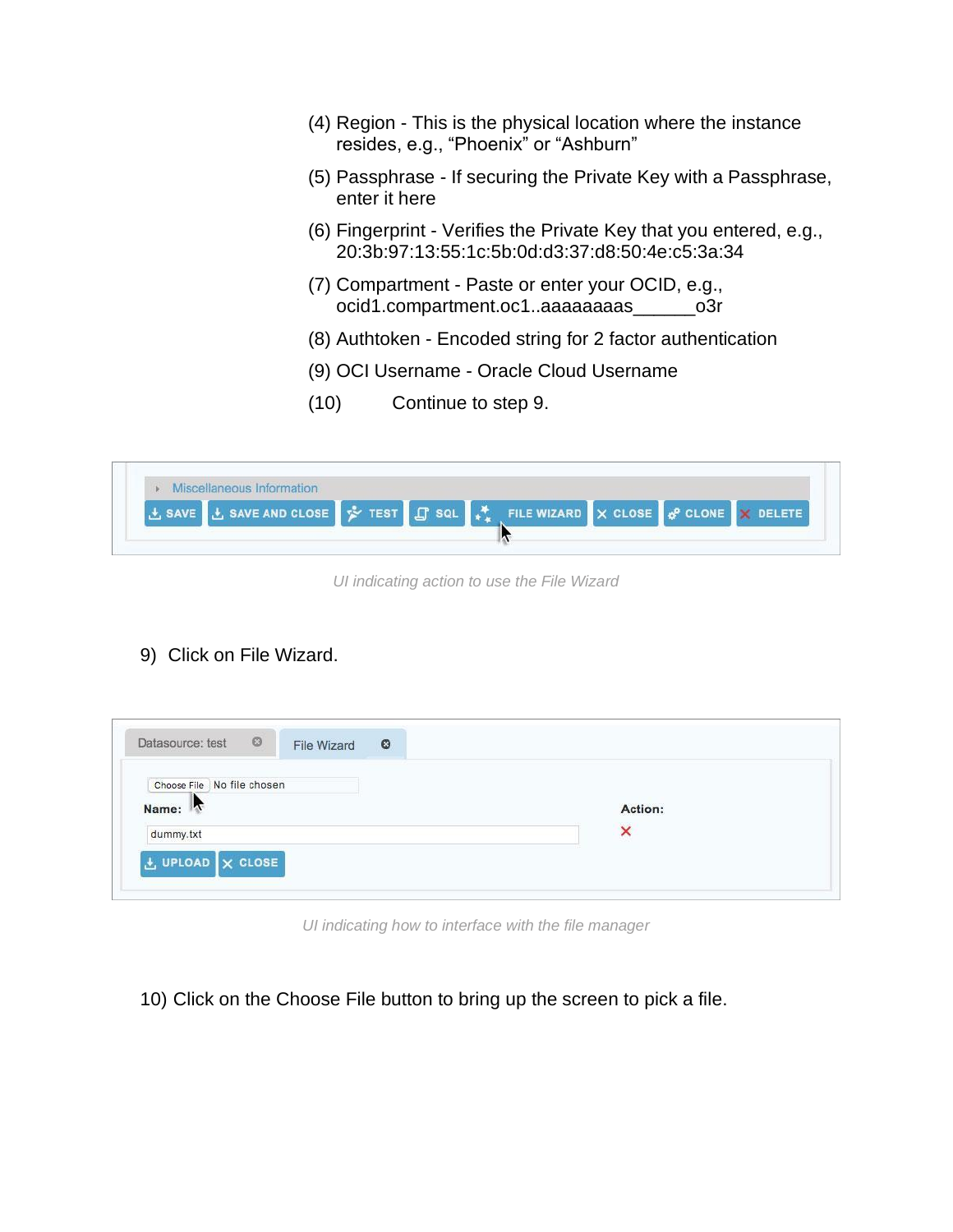

*Example of file manager* 

a) Choose the Wallet file that you will be using, e.g., Wallet\_Demo\_ADW.zip

| Datasource: test ©<br>File Wizard     | $\circ$ |         |  |
|---------------------------------------|---------|---------|--|
| Choose File   No file chosen<br>Name: |         | Action: |  |
| dummy.txt                             |         | ×       |  |
| LUPLOAD X CLOSE<br>W                  |         |         |  |

11) Click on the Upload button to add the Wallet file you want to use.

| • Object Storage         |  |
|--------------------------|--|
| User OCID <b>O</b>       |  |
| Private Key <sup>O</sup> |  |
| <b>Wallet Location</b>   |  |
| Wallet Password          |  |

*UI showing the field that will need to have the zip file's name entered*

12) Put the name of the Wallet file in the Wallet Location section.

- a) e.g., Wallet\_Demo\_ADW
- b) If there is a password required for the Wallet, that can also be entered on the next line.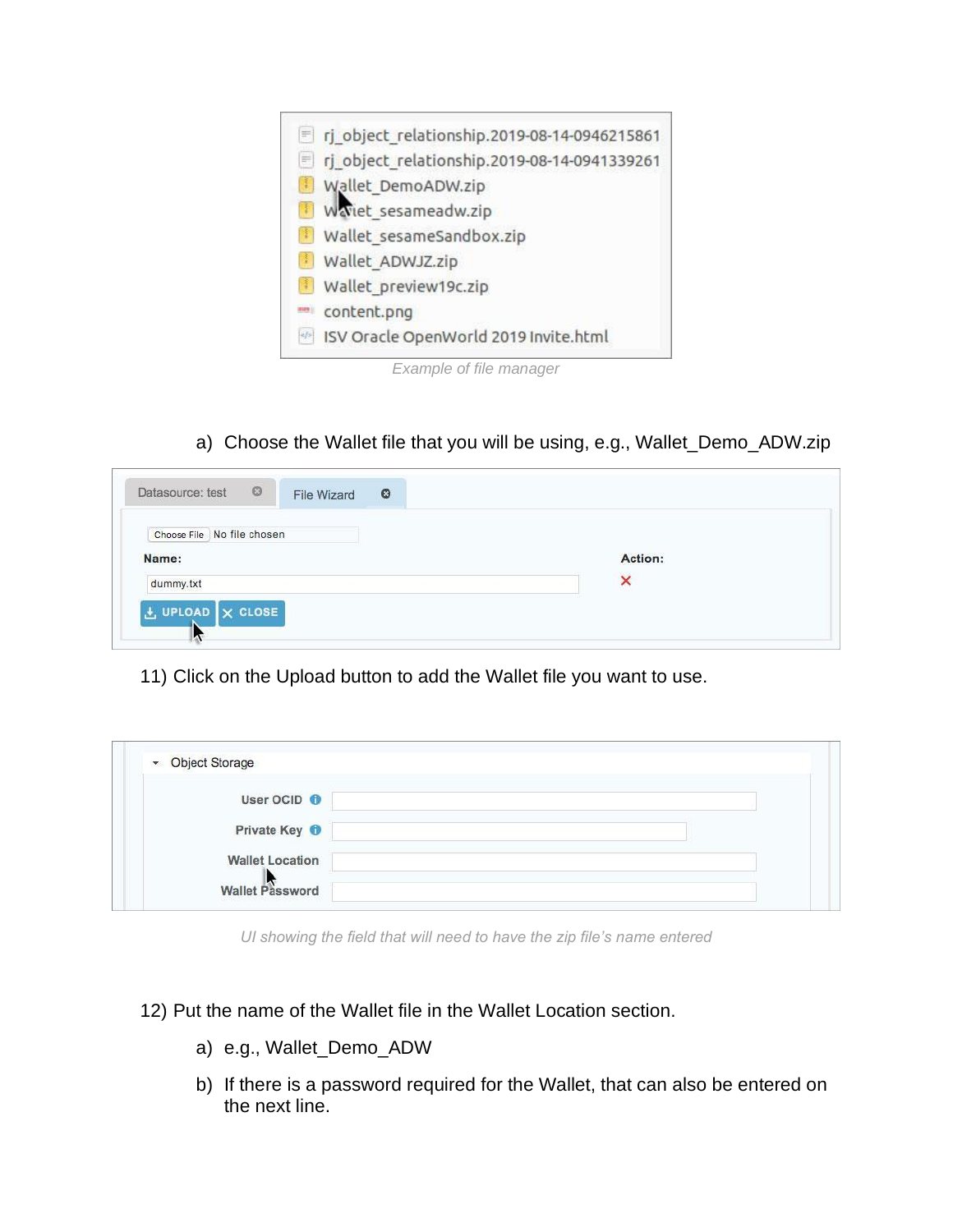| Username * 0                                 |                         |
|----------------------------------------------|-------------------------|
| Password * 0                                 |                         |
| Schema <sup>*</sup> 0                        |                         |
| DB Service Name* <sup>0</sup>                |                         |
| Date Field(s) Used<br>for Filtering <b>O</b> |                         |
| Schema Prefix Case <sup>O</sup>              | NONE \$                 |
| Table Name Case <b>O</b>                     | NONE \$                 |
| Select Fields <b>O</b>                       | FIELD_LIST \$           |
| Writer Class <b>O</b>                        | Local Filesystem $\div$ |
| Batch Mode <sup>O</sup>                      |                         |

*Metadata Configuration* 

- 13) Enter the name of the Date Field, or Fields, that you wish to key the incremental downloads on.
- 14) Set Schema Prefix to upper.
- 15) Set Table Name case to upper.

| Miscellaneous Information                                                                                |  |  |  |  |
|----------------------------------------------------------------------------------------------------------|--|--|--|--|
| 土 SAVE <b>土 SAVE AND CLOSE A</b> TEST <b>LE</b> SQL <b>A</b> FILE WIZARD X CLOSE <b>A</b> CLONE X DELETE |  |  |  |  |
|                                                                                                          |  |  |  |  |

 *UI depicting the button to test the Datasource* 

16) Click Test.

| <b>GET HELP</b><br><b>MY ACCOUNT</b> | $\odot$<br>Jobs          | Datasource List © | $\circ$<br>Datasource: OracleADW      |  |
|--------------------------------------|--------------------------|-------------------|---------------------------------------|--|
| Θ<br><b>R</b> SETUP                  |                          |                   | <b>Connection Test Successful</b>     |  |
| <b>DATASOURCES</b>                   |                          |                   | Edit Mode: O Expert Mode ® Basic Mode |  |
| <b>ETL DATASOURCE ACTIONS</b>        | Label* $\theta$          | OracleADW         |                                       |  |
| <b>NEW DATA SOURCE</b>               | Timezone* <sup>6</sup>   |                   | (GMT 0:00) Etc/UTC<br>$\checkmark$    |  |
| <b>DATA SOURCE LIST</b>              | Description <sup>6</sup> |                   |                                       |  |

*UI depicting confirmation that Connection Test is successful*